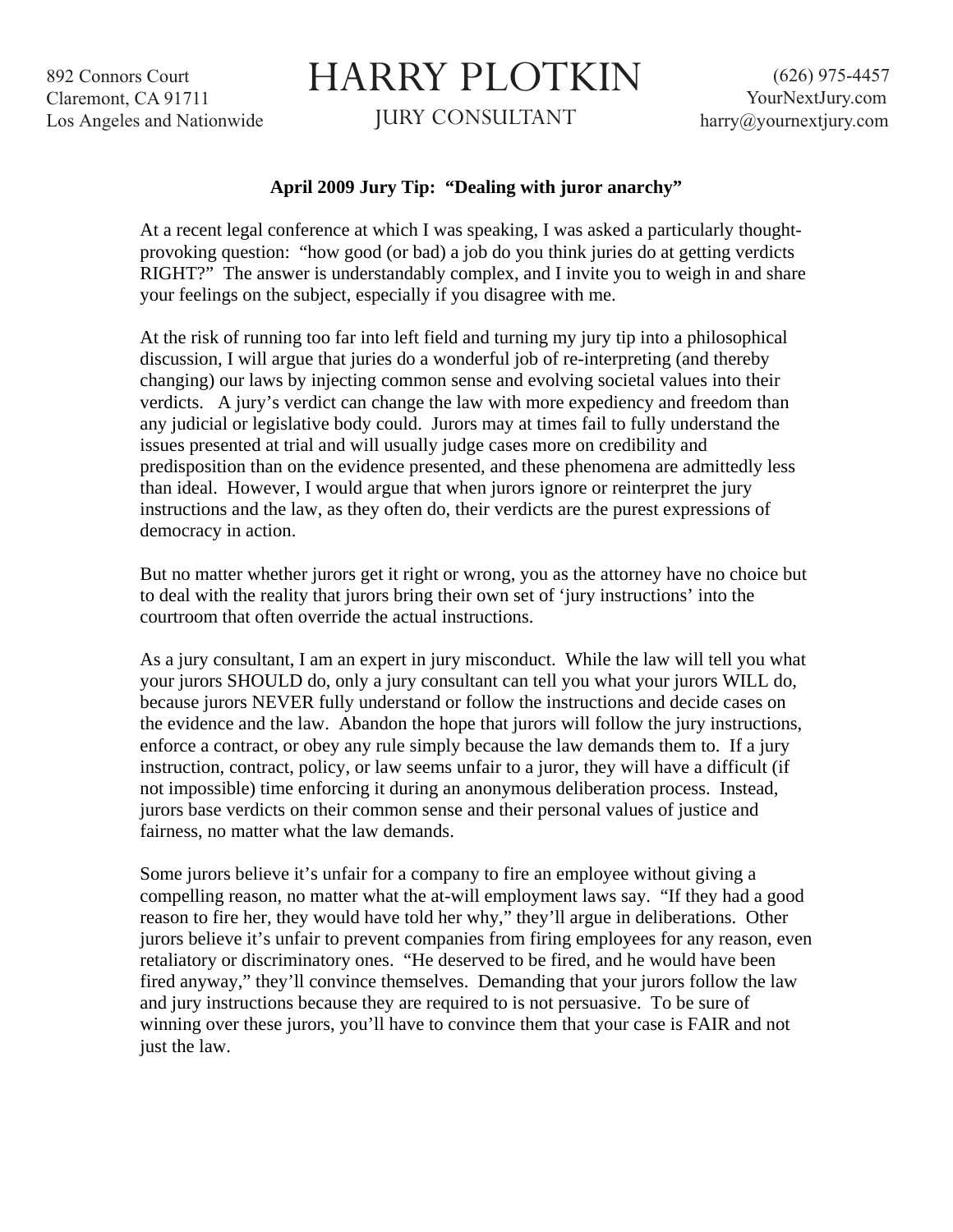Jurors don't disregard the law and ignore the jury instructions on purpose, at least not most of the time. But when they find contracts, rules, or jury instructions confusing and they always do—jurors subconsciously re-interpret those rules to match their own sense of justice and fairness. Jurors allow their values to shape the rules, subconsciously. For example, jurors never fully understand the concept of fiduciary duty, so they'll always re-interpret the definition and disregard obligations that don't seem fair. In particular, jurors will carve up and re-write the meaning of contracts based on their own common sense and ideas of fairness. I have seen mock jurors re-interpret contracts in mock trial deliberations to suit their own logic—once, a juror said "there's no way the contract could mean what the defendant says it does, if it did the plaintiff would never have signed it." That type of thinking speaks for itself and is indicative of how most jurors reconcile rules and contracts with their own perceptions.

I realize how scary this sounds. But instead of tearing your hair out and losing faith in contracts, the law, and the jury instructions, understand that there is a better way of persuading your jury than simply forcing the law down their throats. Accept that jurors view trials much differently than judges and lawyers. And instead of stubbornly assuming that your jurors will adhere to the jury instructions simply because they are told to, you must focus on giving your jurors common sense reasons why your case is fair. Supplement the law with practical arguments to help jurors follow those instructions. Every law, jury instruction, policy, and contract stipulation was put there for a reason, so take the time to explain those reasons and why they are fair to your jurors.

There are far too many reasons why a law or contract might appear confusing or unfair to a juror for me to explain how to merge fairness with the rules, but I'll offer a few examples anyway.

When contracts are too confusing or complex for jurors to understand—almost always the case in commercial, breach of contract trials—make a convincing argument to the jury that your client never would have signed if the contract meant what the opposing counsel now says it means. Jurors aren't experts at interpreting contracts, and if two expert lawyers can't agree, the jurors know they won't be able to figure it out on their own. Show your jurors that your client would have been crazy to agree to the terms your opposing counsel insists are enforceable; if you represent a sophisticated individual or a large-enough company, your jurors will doubt that your client was naïve or foolish enough to sign an unfair contract.

When you're trying to enforce a contract that jurors may view as unfair, you'll need to explain to your jurors why it's unfair for your client to be denied the benefit of the contract. It's never enough to show the jury the opposing litigant's signature on a contract.